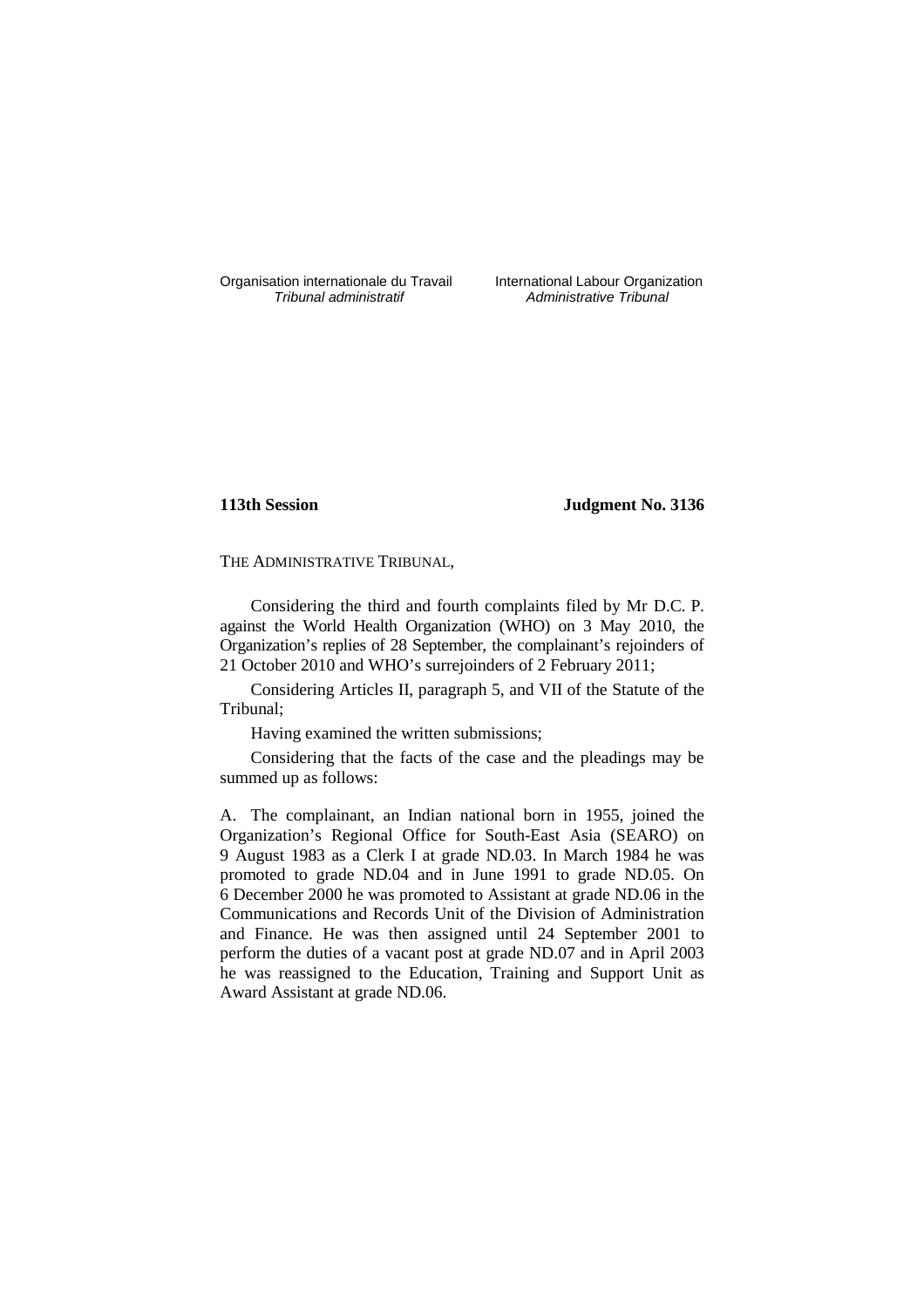In April 2003 the complainant submitted an application for the post of Administrative Assistant (Head of the Communications and Records Unit), at grade ND.07. In April 2004 he was informed that he had not been shortlisted and would not be interviewed. In July of that year Mr K. was selected for the post.

In August 2004 one of the five candidates shortlisted for the post, Mr S., challenged the appointment of Mr K. After having appealed unsuccessfully to the Regional Board of Appeal (RBA), he brought the matter before the Headquarters Board of Appeal (HBA), which found that the selection panel for the disputed post had breached the Guidelines for the recruitment and selection of General Service staff in SEARO as well as Staff Regulations 4.1 and 4.3. It recommended, inter alia, that the selection should be set aside and that a new panel should be established. By a decision of 5 April 2006 the Director-General set aside the selection of Mr K., who was subsequently reassigned to another post at grade ND.07, and stated that the selection process should be resumed from the interview stage, that a new selection panel would be appointed to consider the applications and other relevant material of the existing candidates in the event that they wished to be considered again for the post, and that the new selection panel could reinterview the candidates if necessary.

The disputed post was not re-advertised. On 30 May 2006 the original five shortlisted candidates were asked if they wished to be considered again for the vacancy and three of them, including Mr S., affirmed their continued interest. In an e-mail of 31 May the complainant expressed his concerns about the resumed selection process and asked the Director of WHO's Office of Internal Oversight Services to intervene in that process. On 12 June the Director replied that he would not do so. In the meantime, the new selection panel unanimously recommended that Mr M. should be selected for the post and the Regional Director accepted this recommendation. Mr M.'s appointment was publicly announced in SEARO on 13 June 2006. That same day, Mr S. filed an appeal with the RBA, challenging Mr M.'s appointment.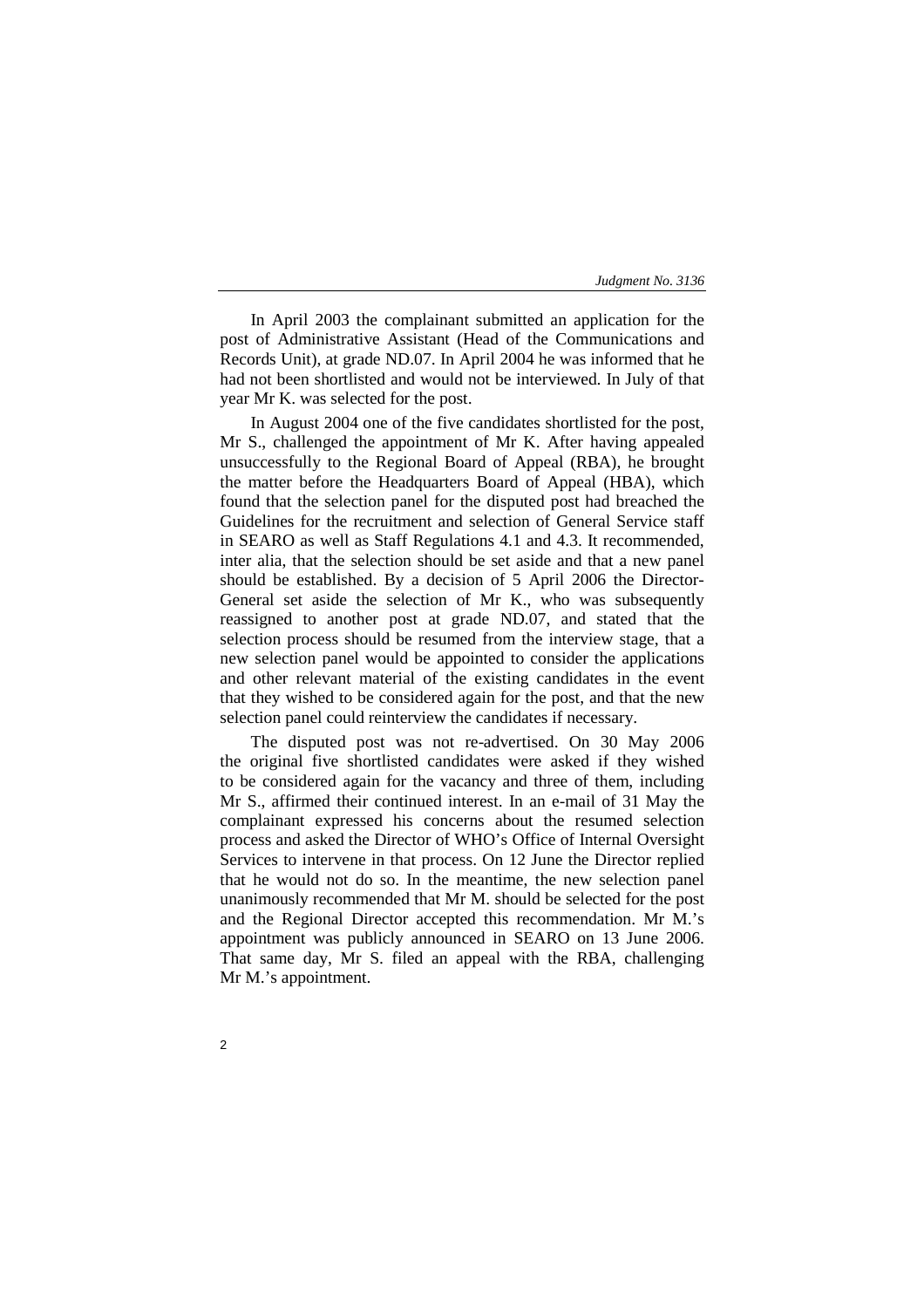3

By a memorandum of 19 June 2006 to the Regional Personnel Officer, the complainant and five other staff members enquired about the vacancy notice for the disputed post, stating that they had not seen a recent announcement. By a SEARO memorandum of 30 June 2006, the Regional Personnel Officer informed the complainant that, inter alia, Mr M. had been selected for the post. On 31 July 2006 he was also informed that the Regional Director's decision to select Mr M. for the post was final. On 18 September 2006 the complainant filed a notice of intention to appeal against that decision with the RBA.

In December 2007 Mr S. was informed that the Regional Director had decided to set aside Mr M.'s appointment, on the grounds that the selection procedure had been flawed, and to order that the procedure be restarted from the point of the error, namely his own consideration of the candidates whose names were forwarded to him by the selection panel. WHO did not re-advertise the vacancy and Mr S. was subsequently selected for the disputed post with retroactive effect from 7 June 2006. The Director-General then decided that the appointment of Mr S. would have retroactive effect from 2 June 2004 instead.

Meanwhile, on 30 October 2007 the RBA issued its report on the complainant's appeal of 18 September 2006 against Mr M.'s selection. It found the appeal receivable and recommended, inter alia, that the complainant should be awarded compensation for the injury he had suffered due to the loss of a promotion opportunity. By a letter of 28 December 2007 the Regional Director informed him that his appeal was rejected as irreceivable. On 14 January 2008 the complainant appealed that decision to the HBA, which registered it under No. 681. That same day he filed a second appeal with the RBA, challenging Mr S.'s appointment to the disputed post.

In its report of 29 September 2008 the RBA recommended that the complainant's second appeal should be dismissed and on 17 October the Regional Director endorsed that recommendation. In December 2008 the complainant lodged an appeal against that decision with the HBA, which registered it under No. 707.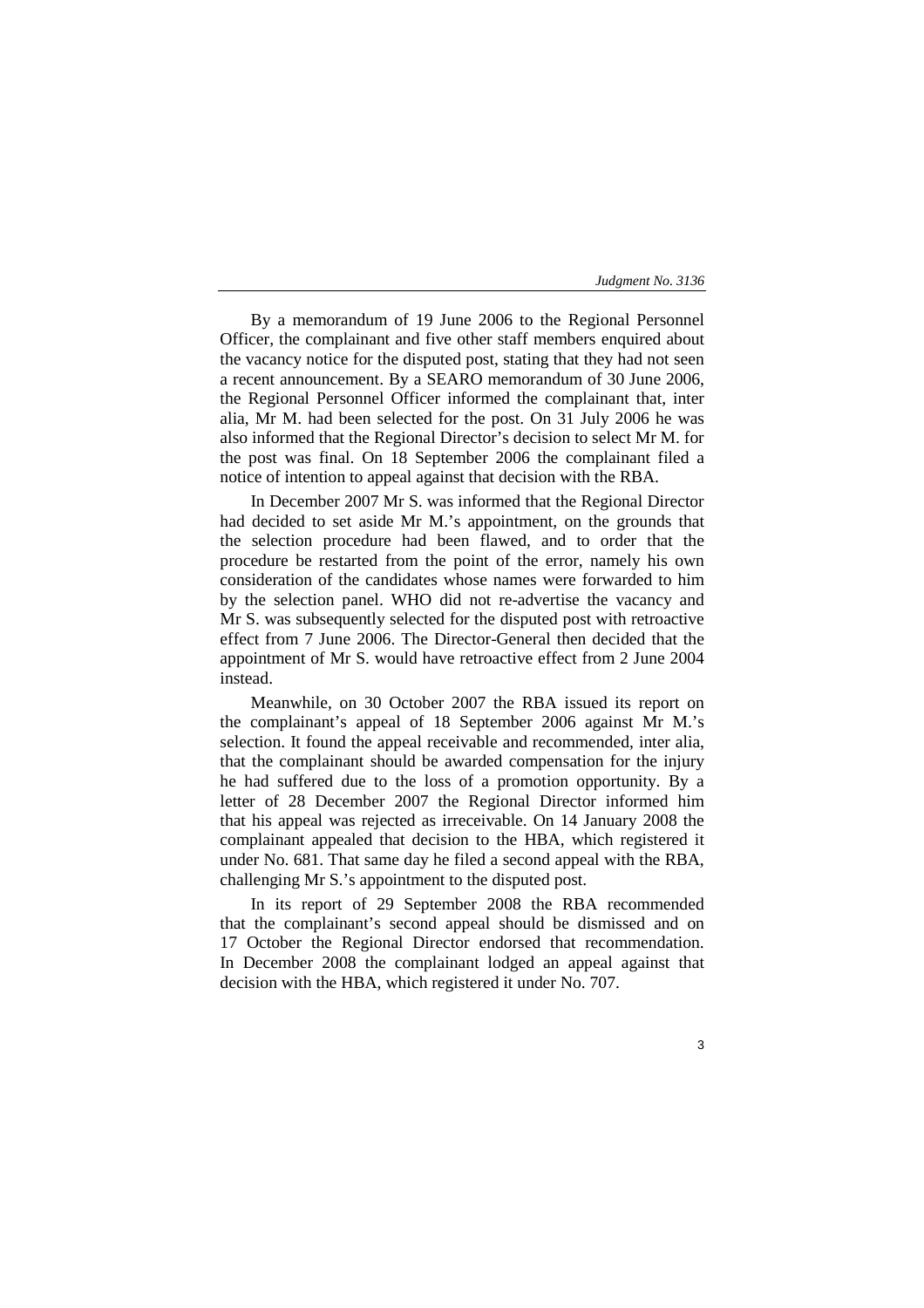In its initial report of 12 January 2009 on appeal No. 681 the HBA recommended that that appeal should be dismissed because the complainant had no cause of action. On 15 June the complainant was appointed to the disputed post following a competitive selection. By a letter of 1 July 2009 the Director-General notified him of her decision to dismiss appeal No. 681 as irreceivable. In an e-mail to the Director-General of 22 July the complainant stated that he had been denied the right to be heard before she had taken her decision. On 24 September he was informed that the Director-General had decided to withdraw her decision of 1 July 2009 and to resume the proceedings in appeal No. 681. In November 2009 the complainant participated in oral hearings before the HBA for both of his internal appeals.

In its second report on appeal No. 681 the HBA unanimously found that the complainant had suffered harm due to flaws in the selection process. In particular, the decision to appoint Mr M. to the post without re-advertising the vacancy, for which the vacancy notice had been issued three years previously, had deprived the complainant of the opportunity to compete for a promotion. The HBA recommended that the complainant should be awarded 8,000 United States dollars in compensation, and costs.

In their report on appeal No. 707 all members of the HBA agreed that the Administration had tried to rectify the problem with the selection process and that both the Director-General and the Regional Director had discretionary authority to take decisions in this respect. A majority of the members found that, although they could not identify a specific rule that had been broken, it would have been reasonable to re-advertise the vacancy. By appointing Mr M. and, subsequently, Mr S. to the disputed post on the basis of a vacancy notice that was more than three years old, the Administration had deprived the complainant of the opportunity to compete for a promotion. In addition, the decision to resume the selection process at the interview stage had ultimately resulted in promotions for three other staff members and injury to the complainant. The majority recommended that he should be awarded compensation in the amount of 8,000 dollars. However, a minority of the members found that the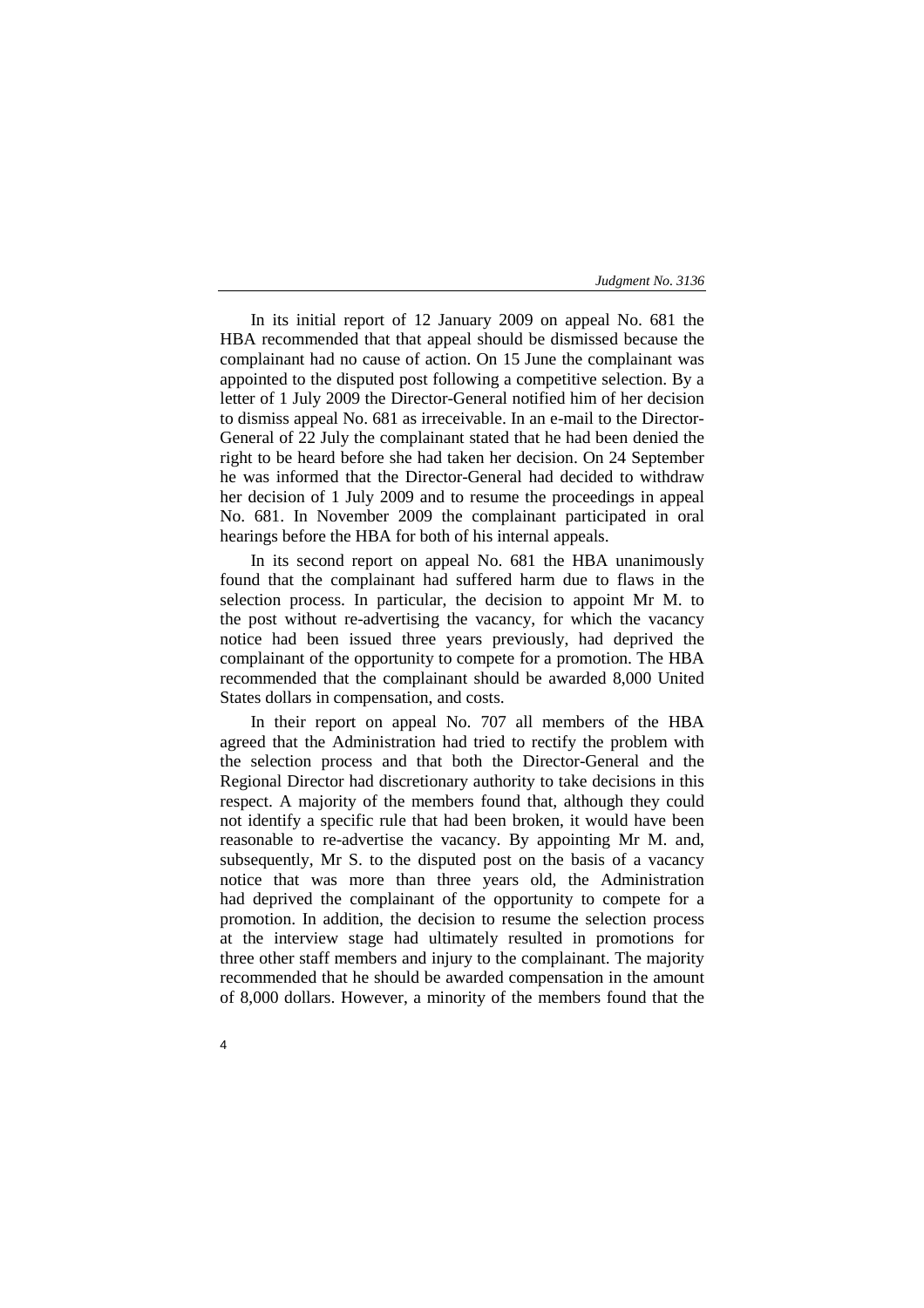Administration had acted in good faith, that the Director-General and the Regional Director had not exceeded their authority, and that the decision to resume the selection process at the interview stage had been taken in WHO's interest and had not breached the Staff Rules. It also found that the complainant had not suffered any harm and recommended that the appeal should be dismissed.

In a letter of 31 March 2010 the Director-General informed the complainant that she had decided to dismiss both of his appeals. She questioned whether his appeals were receivable, pointing out that he had failed to appeal the initial decision not to interview him and that he had not appealed his non-selection or Mr K.'s appointment to the post. Furthermore, in her view, his appeal to the RBA regarding Mr M.'s selection had not been lodged within the prescribed time limits. In addition, Mr M.'s appointment had been set aside before the complainant appealed that appointment to the HBA, and while his appeal against Mr S.'s appointment was pending the complainant himself had been appointed to the disputed post following a competition. Consequently, it was questionable whether a cause of action existed at the material time or still existed. On the merits, the Director-General explained that she agreed with the minority opinion in appeal No. 707 and stated that, for the reasons outlined in that opinion, she was dismissing both of his appeals. That is the impugned decision in both complaints.

B. Referring to the Tribunal's case law, the complainant submits that his third complaint is receivable because he could not file an appeal until Mr M. had been appointed to the disputed post in 2006. He points to the second report of the HBA on appeal No. 681 and asserts that the Administration raised objections to the receivability of his appeal but, having heard those arguments, the HBA then considered the appeal on its merits.

He submits that his fourth complaint is receivable, given that he could not challenge Mr S.'s appointment until 2007. Furthermore, the Administration did not object to the receivability of that challenge during the proceedings in appeal No. 707.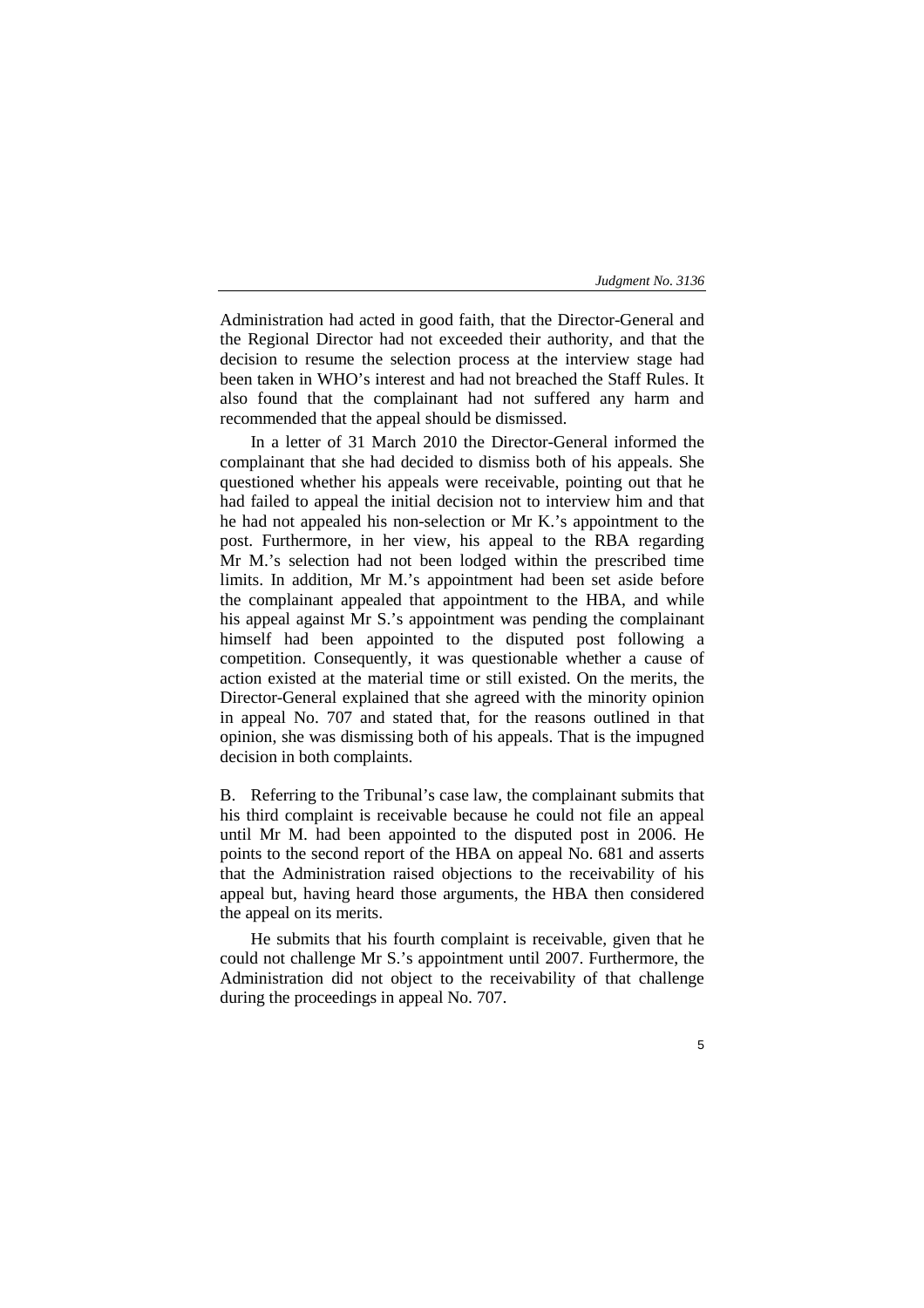On the merits, the complainant asserts that the Organization's decision to resume the selection process for the disputed post at the interview stage was unlawful. In his view, WHO breached the principles of equal treatment and natural justice and violated the Staff Regulations by failing to allow him to compete for the post when the selection process was resumed.

He argues that he in fact lost three opportunities for promotion, because both Mr K. and Mr M. were subsequently reassigned to other vacant positions at grade ND.07 after their respective appointments to the disputed post were set aside and Mr S.'s appointment did not follow an open competition procedure.

The complainant disputes WHO's assertion that his claim for loss of opportunity for promotion is speculative and he points out that, following a 2008 vacancy announcement, he was appointed to the disputed post in the first open competition held for that post since 2003.

He accuses the Director-General of abuse of authority, arguing that she rejected the HBA's recommendation in his favour in appeal No. 681 on the basis of the dissenting minority opinion in appeal No. 707. He also asserts that he has suffered psychological, moral and material injury.

In his third complaint the complainant seeks an award in the amount of 2 million United States dollars as compensation for the Organization's "two illegal selections". In his fourth complaint he claims damages in the amount of 1 million dollars. In both complaints he asks the Tribunal to assign responsibility for what he describes as a "wanton abuse of authority" and he claims costs in the amount of 5,000 dollars, as well as any other compensation the Tribunal deems just and fair. He also applies for an oral hearing.

C. In its replies the Organization submits that the complainant's third and fourth complaints are linked because they raise common issues of fact and law, the pleadings are largely interdependent, and both complaints impugn decisions conveyed to him by a single letter from the Director-General. Consequently, it requests that they be joined.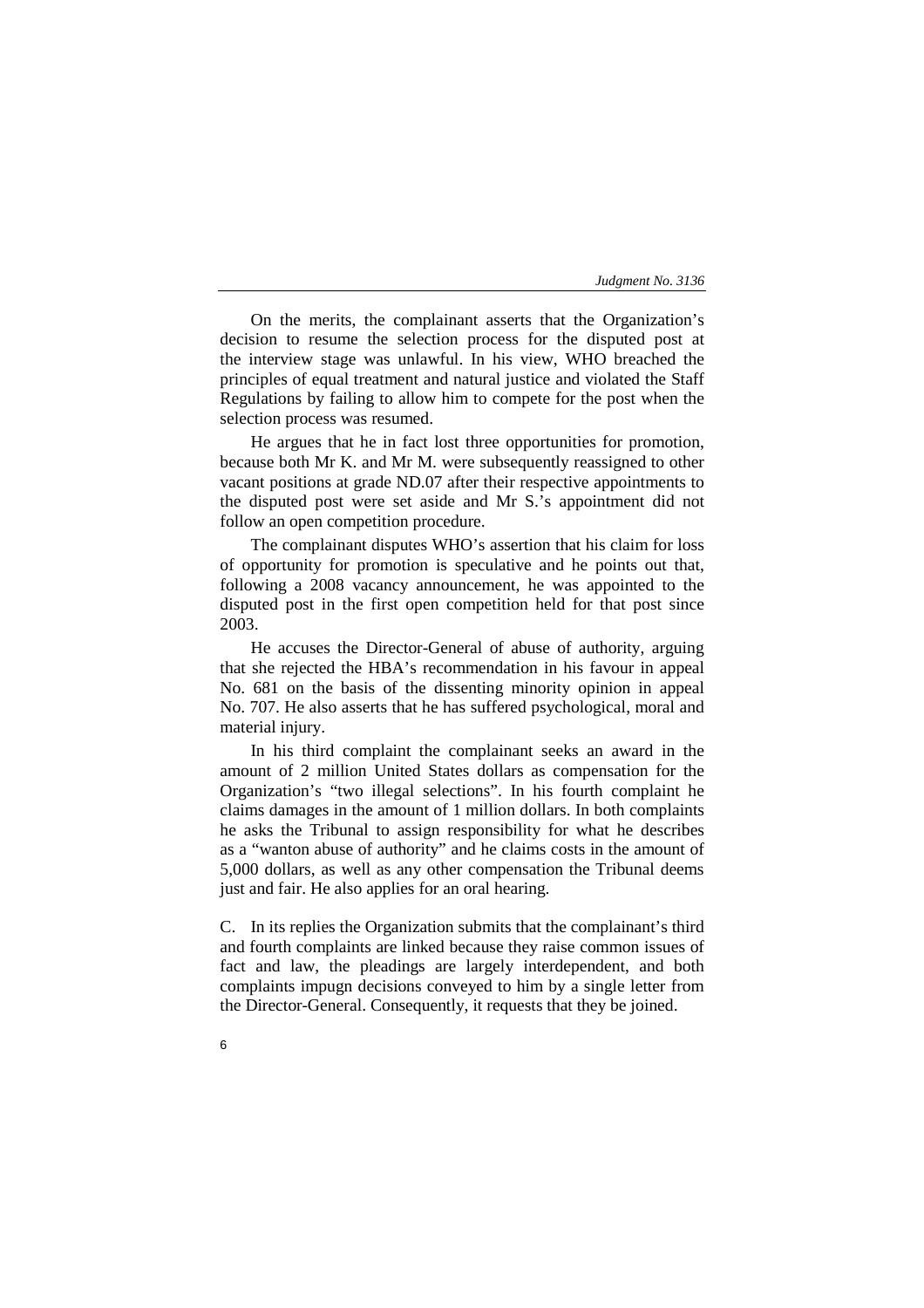The defendant contests the receivability of both complaints, relying on the conclusions reached by the Director-General on this issue in her letter of 31 March 2010.

On the merits, WHO asserts that the action it took to correct defects in the initial selection process by resuming it at the interview stage did not violate any internal regulations, rules or policies and the related decisions were within the authority of the Director-General and/or the Regional Director. The decision to resume the selection process was taken in WHO's interest and in good faith. In addition, the complainant's opportunity to compete for the disputed post was not affected by the resumption of the selection process at the interview stage. He had been given the opportunity to compete and had in fact applied for the post and participated in a written test. Based on the results of that test, he was not invited to an interview or selected for the post, and he did not challenge those decisions within the prescribed time limits.

WHO asserts that it did not breach the principle of equal treatment. The complainant was treated in the same way as other similarly situated staff members who had competed for the post but who had not been shortlisted for an interview. In the Organization's view, neither the complainant's evaluation of the suitability of Mr K., Mr M. and Mr S., nor his subsequent appointment to the disputed post are evidence that he would have been successful in a competition had it issued a new vacancy notice earlier.

It submits that it dealt with the complainant's various appeals in good faith during the internal appeal process. It opposes his claim for exemplary damages and states that he was treated with dignity and that the course of action it followed in this matter was not motivated by malice, ill will or personal prejudice.

D. In his rejoinders the complainant presses his pleas. He contends that the events leading to his two complaints are different and he opposes WHO's request for joinder. He asserts that his third complaint is receivable, not only because he filed his appeal with the RBA within 60 days from the communication of 31 July 2006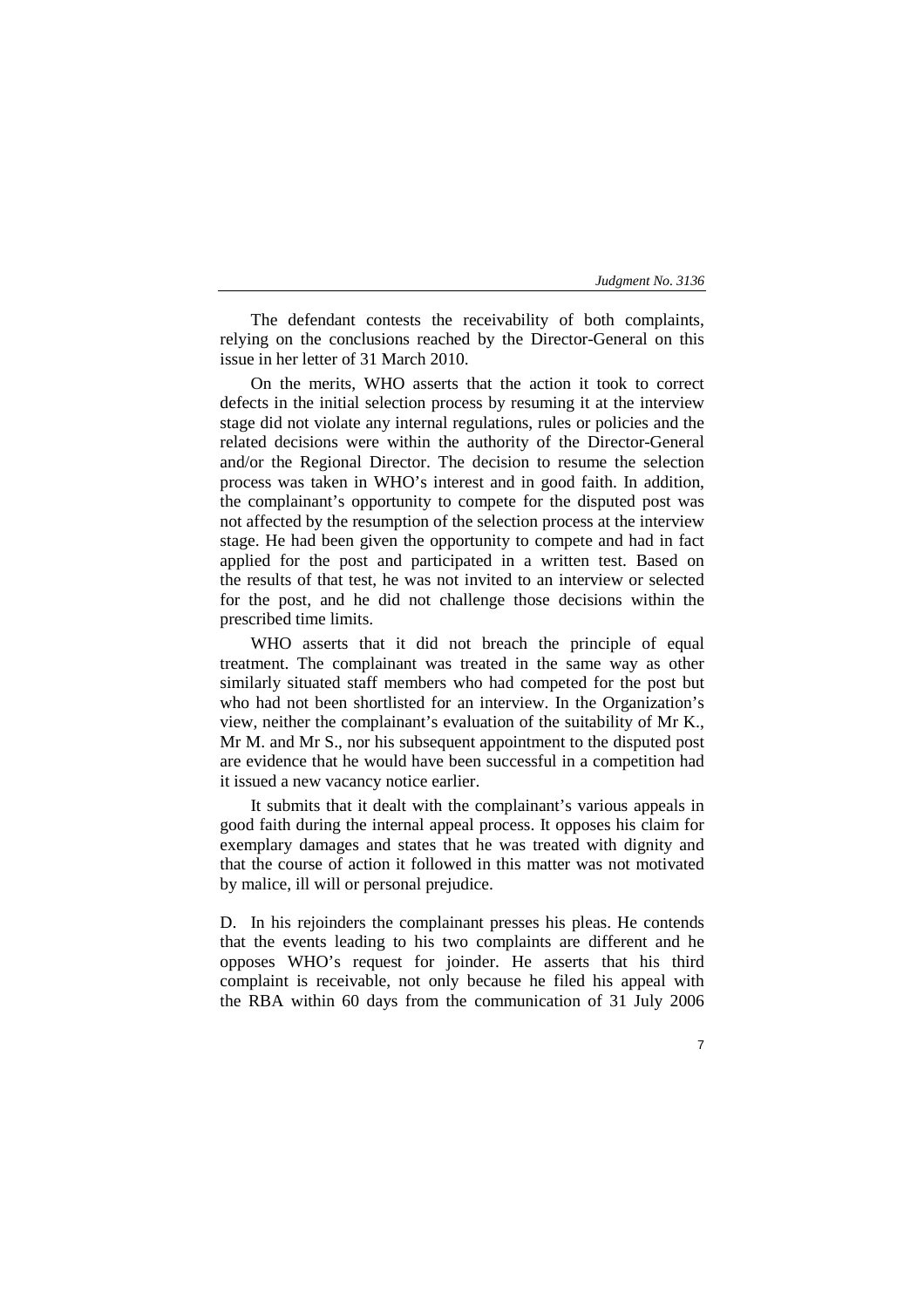confirming the decision to appoint Mr M. to the contested post, but also because both the RBA and the HBA confirmed the receivability of appeal No. 681. He points out that the HBA also upheld the receivability of his second appeal and that his fourth complaint is therefore also receivable.

E. In its surrejoinders WHO maintains its position in full.

#### CONSIDERATIONS

1. Before turning to the substance of the complaints, two preliminary matters will be considered. First, since the two complaints before the Tribunal concern the selection processes regarding the same post and share, to a significant extent, the same factual background and raise common issues of fact and law and seek the same redress, they are joined to form the subject of a single ruling. Second, the complainant applies for an oral hearing for the purpose of clarifying his case. However, he has not identified any evidence he wishes to adduce or any clarification that he cannot make equally well in his written pleadings. Further, as these complaints largely address questions of law an oral hearing will not be ordered.

2. In 2003 the complainant participated in an open competition for the post of Administrative Assistant (Head of the Communications and Records Unit). The competition process involved three steps: a written examination, an interview, and a final selection by the Regional Director. Fifteen staff members applied for the post, of whom five were shortlisted for interviews. The complainant was not among them. The Administration advised the complainant that he was not on the list of candidates to be interviewed and in July 2004 the successful candidate, Mr K., was appointed to the post.

3. On 5 August 2004 one of the shortlisted candidates, Mr S., successfully appealed the result of the initial selection process on the grounds that it had been procedurally flawed. In April 2006 the Director-General set aside Mr K.'s selection and ordered a resumption of the selection process from the point of the error, i.e. the interview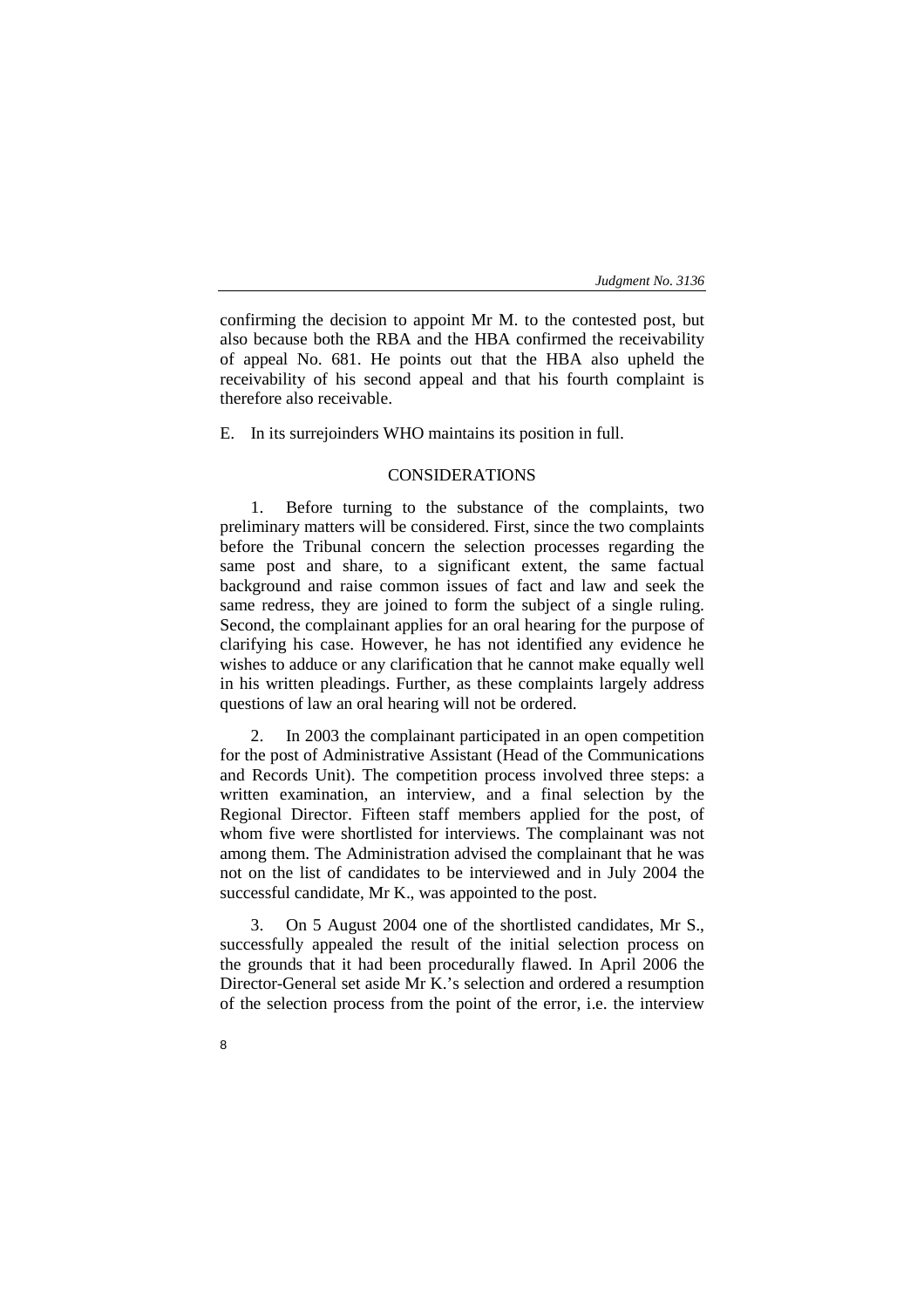stage. WHO did not re-advertise the vacancy and the complainant's candidacy was not reconsidered. Mr M. was the successful candidate in the resumed selection process which concluded in June 2006. This process is the subject of the complainant's third complaint.

4. On 13 June 2006 Mr S. appealed the selection process again and was informed on 10 December 2007 that the Regional Director had set aside Mr M.'s appointment and ordered that the selection process be restarted from the point of the error, namely his own consideration of the candidates forwarded to him by the selection panel. As before, WHO did not re-advertise the vacancy. In this latter selection process, Mr S. was the successful candidate and he was eventually appointed to the post with retroactive effect from June 2004. This process is the subject of the complainant's fourth complaint.

5. On 18 September 2006 the complainant appealed Mr M.'s selection to the RBA. The Regional Director did not accept the RBA's finding that the appeal was receivable or its recommendation that the complainant be awarded compensation for loss of a promotion opportunity. He therefore informed the complainant on 28 December 2007 that he had decided to dismiss his appeal as irreceivable. The complainant appealed that decision to the HBA on 14 January 2008. On the same day he filed an appeal with the RBA challenging Mr S.'s appointment. The RBA did not find in favour of the complainant and the Regional Director informed him on 17 October 2008 that he was dismissing his appeal. The complainant appealed that decision to the HBA on 15 December 2008. For the purpose of resolving the present case, a review of the HBA's recommendations is unnecessary. On 31 March 2010 the Director-General dismissed both appeals.

6. In both complaints the issues of receivability are determinative. In the third complaint, WHO submits that the complainant did not file his notice of intention to appeal the decision to appoint Mr M. to the disputed post with the RBA until 18 September 2006, that is well beyond the sixty-day time limit provided for by Staff Rule 1230.8.3. WHO notes that the complainant was informed in June 2006 of Mr M.'s selection for the post.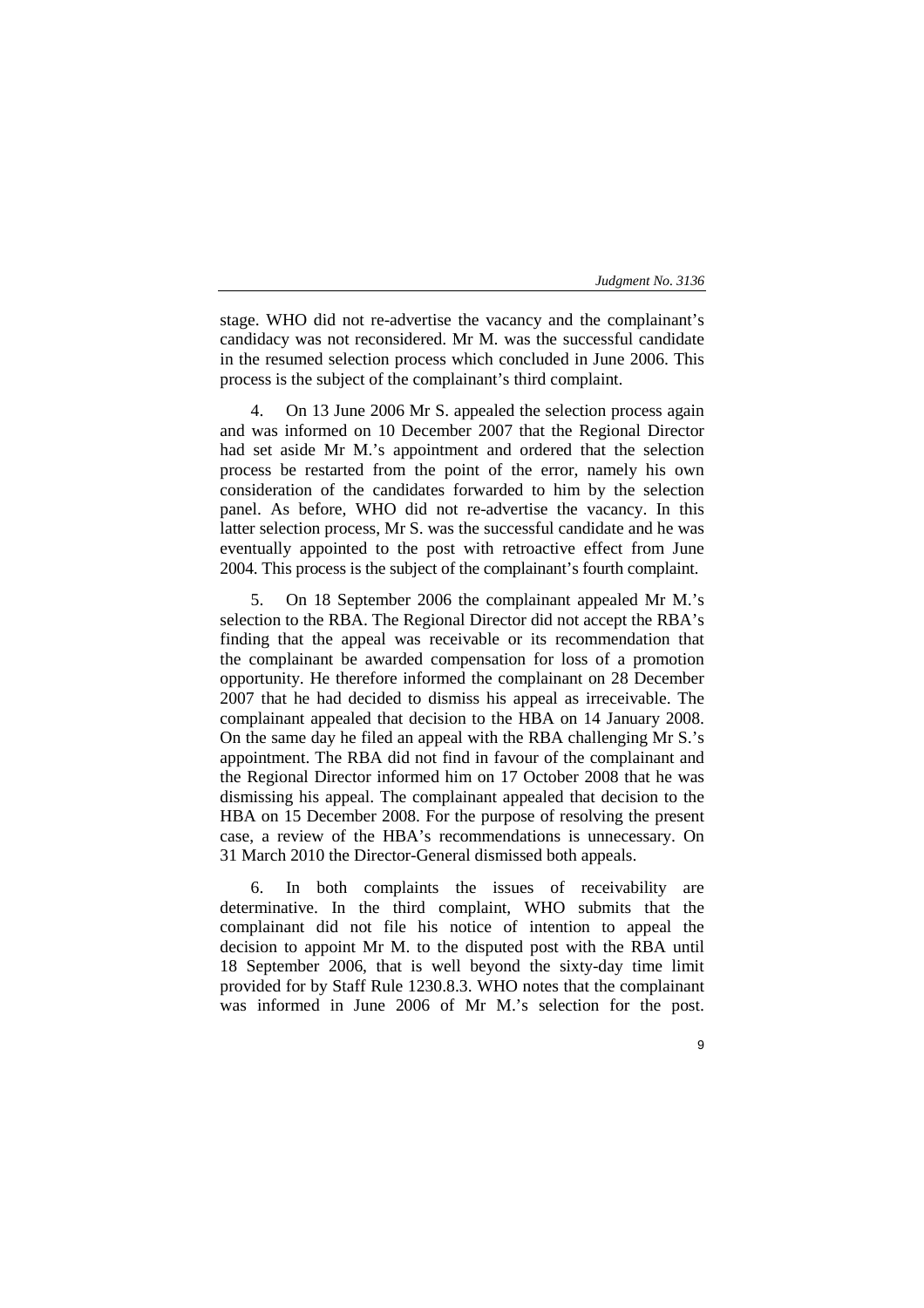It maintains that subsequent correspondence from the Regional Personnel Officer merely reiterated that decision and did not operate to reset the time within which an appeal had to be filed.

7. The complainant maintains that he received the Administration's final decision on Mr M.'s appointment on 31 July 2006 and that his appeal of 18 September to the RBA was, therefore, filed within the statutory time limits. Relying on Judgment 2868, under 12 and 13, he argues that, as WHO did not object to receivability during the internal appeals process, it may not do so now. He also argues that, since the HBA accepted his version of the timeline that included the receipt of the notice of the contested decision on 31 July 2006, receivability cannot now be challenged. Lastly, in relation to the correspondence from the Regional Personnel Officer, he points to Judgment 2901, under 10, in which the Tribunal observed that a complaint can be receivable "notwithstanding the expiry of the time limit for filing […], if a particular step taken by an organisation, such as sending a dilatory reply to the complainant, might give that person good reason to infer that his or her claim is still under consideration".

8. The documentary record directly contradicts the complainant's assertion that he did not receive the final decision regarding Mr M.'s appointment until 31 July. The Regional Personnel Officer wrote to him on 30 June 2006 stating that "[t]he selection of Mr [M.] has been made against Vacancy Notice 2003/7 […]". Further, there is nothing in the Officer's memoranda of 17 and 31 July to the complainant from which it could be inferred that a final decision had not been taken. Moreover, the memorandum of 31 July merely confirms the decision at issue.

9. While it is true that the RBA's report, the Regional Director's decision and the HBA report do not discuss the question of whether the complainant's appeal is time-barred in a consistent and clear manner, in her decision of 31 March 2010 the Director-General specifically addressed the issue. She stated:

"[Y]ou were informed of Mr [M.]'s selection in June 2006. You appealed his selection with the Regional Board of Appeal on 18 September 2006. I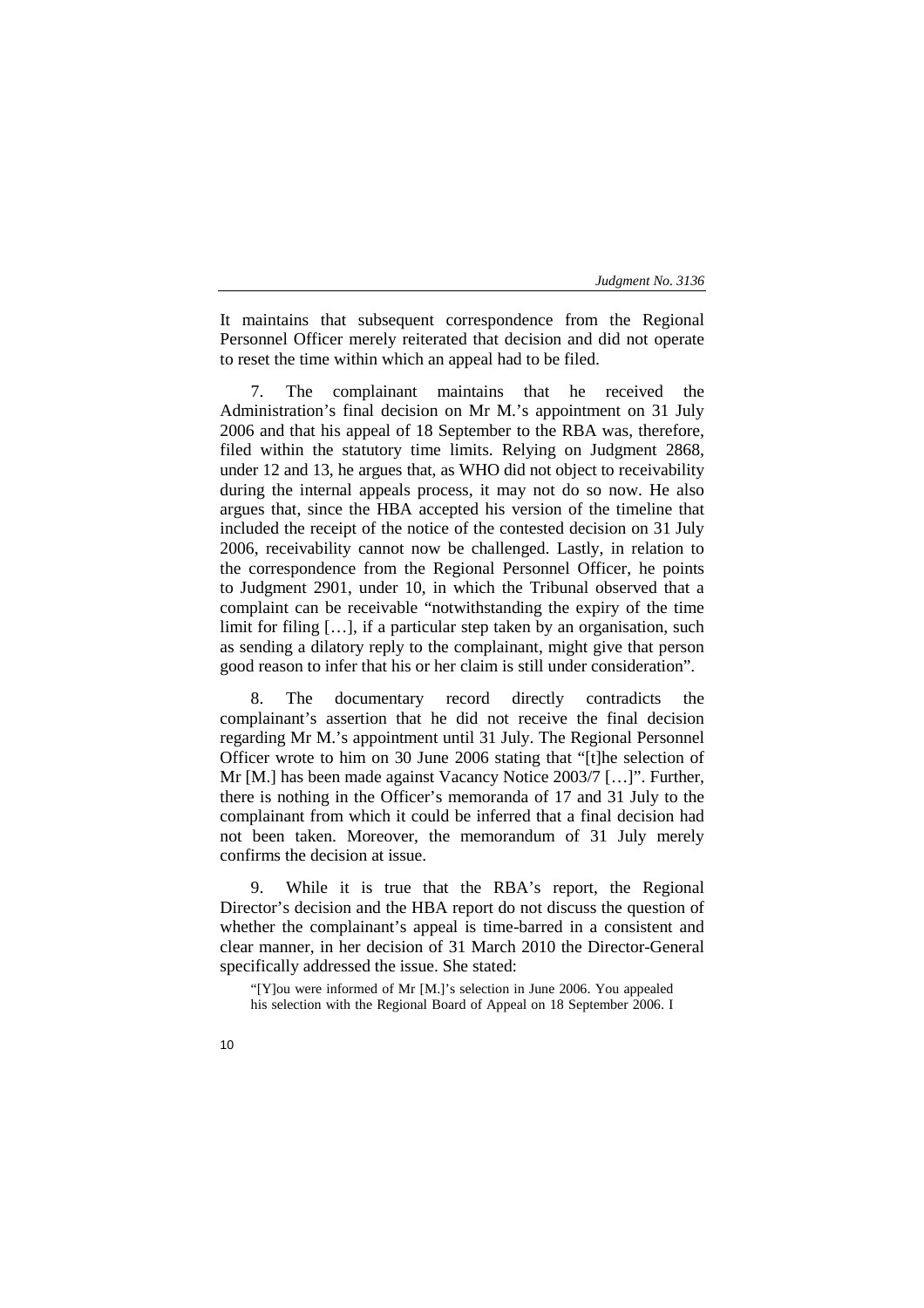note that this matter was not addressed by the HBA, but I would consider that, on the basis of those two dates, your appeal was filed out of time under the Staff Rules and was therefore irreceivable."

10. As the Director-General's decision included a finding in relation to receivability, it is a live issue in the present complaint. It is also observed that, in these circumstances, the complainant's reliance on Judgment 2868 is misplaced. The Tribunal agrees with the Director-General's conclusion that the complainant's third complaint is time-barred.

11. As to his fourth complaint, according to Article II, paragraph 5, of the Statute of the Tribunal, to be receivable claims must relate to decisions involving the terms of a staff member's appointment or the provisions of the Staff Regulations. The Tribunal observes that the complainant's involvement in the selection process for the relevant post ended in April 2004, when he was informed that he had not been shortlisted for an interview. He did not challenge that decision when it was rendered and he does not allege now that it was improperly taken. Subsequent to the complainant's elimination from the applicant pool, the selection panel erred by failing to refer Mr S.'s name to the Regional Director. Mr S. was able, on the basis of that error, to appeal successfully the decision appointing Mr K. to the post. The complainant did not challenge Mr K.'s appointment at the time. The subsequent decision to resume the selection process from the stage of the Regional Director's consideration of the names referred to him by the selection panel did not concern the complainant; he had already been validly screened out of the process at that point. It follows that it cannot be said that the decision in any way engaged the terms of the complainant's appointment or breached the Staff Regulations. Accordingly, the complainant's fourth complaint is irreceivable.

## DECISION

For the above reasons,

The complaints are dismissed as irreceivable.